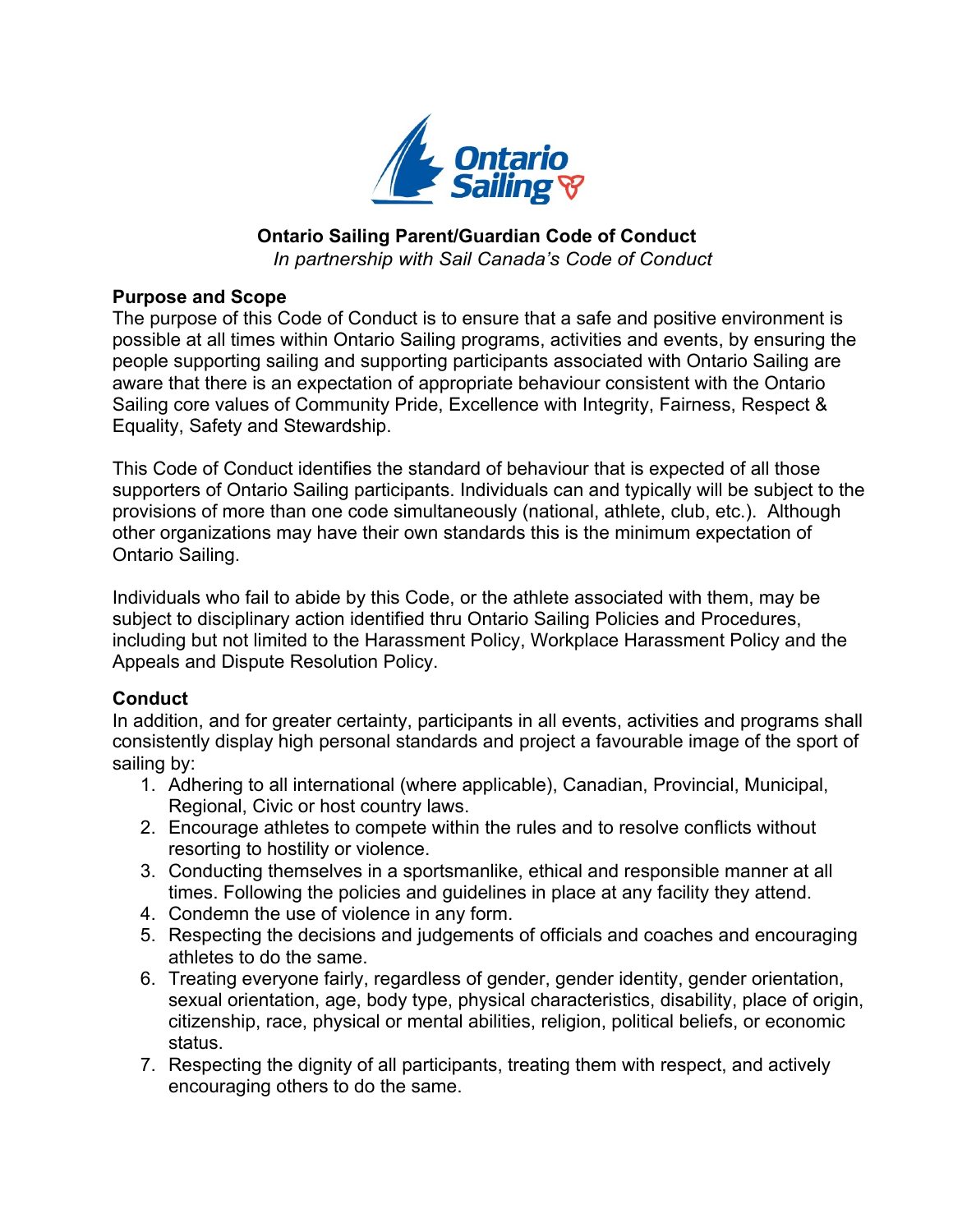- 8. Refraining from public criticism of any participant, coach, official or any other volunteers.
- 9. Refraining from comments and behaviours which are disrespectful, offensive, abusive, racist, or sexist.
- 10.Refraining from the use of profane, or otherwise offensive language.
- 11.Refraining from any form of harassment, abuse, or discrimination toward others.
- 12.Refraining from bullying in any form, including cyber bullying or any other form of social or other media bullying.
- 13.Support all efforts to eliminate verbal and physical abuse, coercion, intimidations and sarcasm.
- 14.Not being under the influence of cannabis, alcohol or any medication that could cause impairment or otherwise impaired at any time while in attendance at events and activities.
- 15.Abstaining from the use of tobacco products at events and activities while in the presence of others except in designated smoking areas.
- 16.Not using or being in possession of illicit drugs/narcotics.
- 17.Demonstrating and encouraging honesty and integrity in all interactions with participants, officials, coaches and volunteers and staff of Provincial and National administrations.
- 18.Not breaching the privacy of an individual where the individual has a right to expect privacy.
- 19.Respecting the property of others and not wilfully causing damage.
- 20.Either declaring a conflict of interest or withdrawing from participating in any activity that causes a conflict of interest as outlined in the Ontario Sailing's Conflict of Interest Policy.
- 21.Refraining from the use of power or authority in an attempt to coerce another person to engage in inappropriate activities or behaviour.
- 22.Not attempting to cover up or conceal any conduct of an individual that is, or may be, in breach of this code of conduct.
- 23.Not betting or gambling on or attempting to manipulate or affect the outcome of any competition or event covered by the Racing Rules of Sailing.
- 24.Reporting any alleged infraction of this Code of Conduct.

*I understand that any disciplinary problems which arise shall be investigated by the regatta jury, Ontario Sailing or Ontario Sailing personnel on site. If it is decided that individuals are not adhering to the above guidelines, the following actions may be pursued;* 

*a) Termination of individual's participation in the given event.* 

*b) Removal of individual's right to compete in future related events,* 

*c) Withdrawal of funding for future Ontario Sailing/Ontario Sailing/Club events/teams* 

*d) Individual may be subjected to further discipline by Ontario Sailing, Ontario Sailing and/or club.*

Athlete Name: **Athlete** Name: **Athlete** Name: **Athletic**